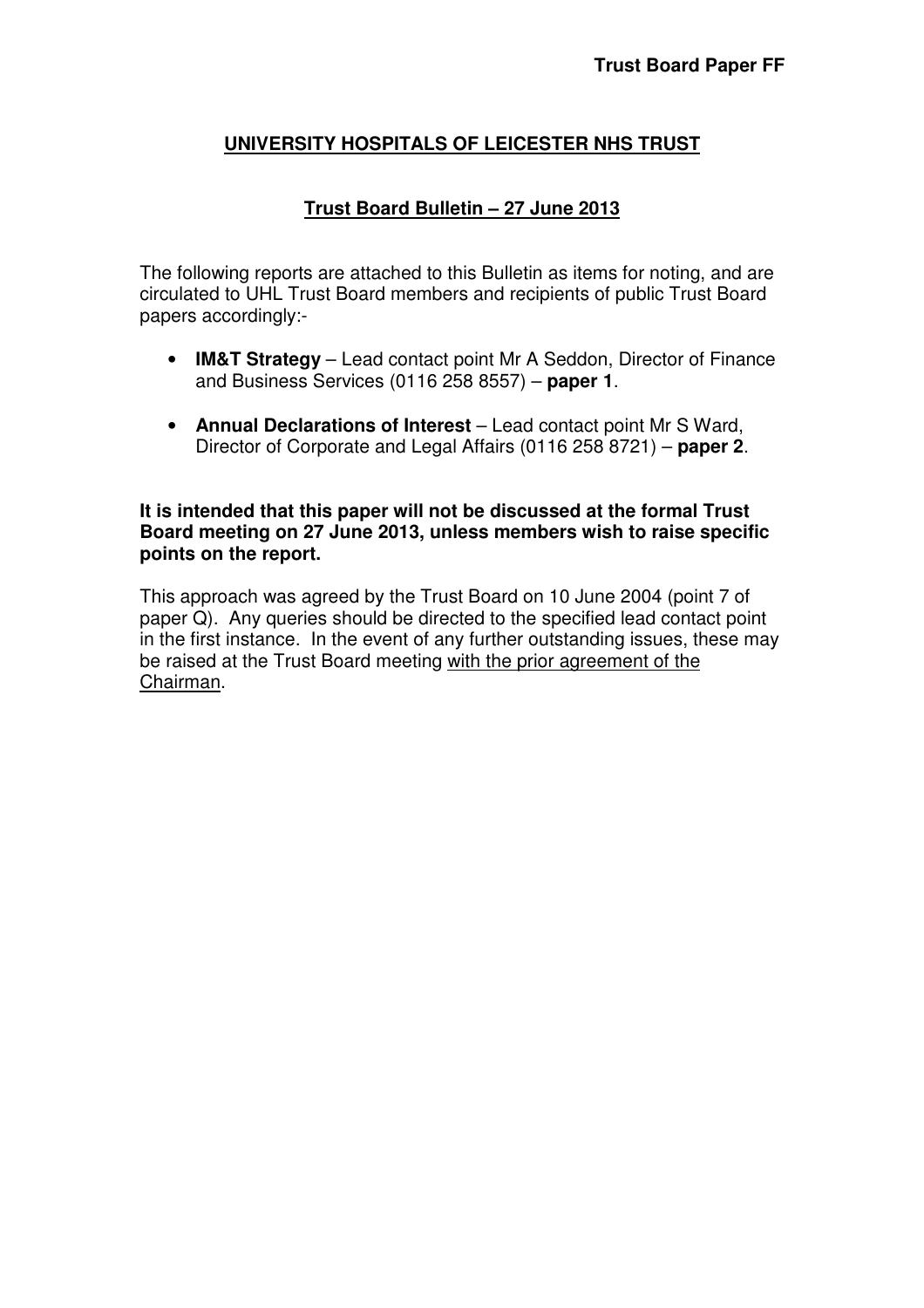| To:                       | <b>Trust Board</b>                   |  |  |
|---------------------------|--------------------------------------|--|--|
| From:                     | Andrew Seddon - Director of          |  |  |
|                           | <b>Finance and Business Services</b> |  |  |
| Date:                     | 27 June 2013                         |  |  |
| <b>CQC</b><br>regulation: | As applicable                        |  |  |

**Trust Board Bulletin 27 June 2013 – Paper 1** 

| Title:<br><b>Quarterly Update on IM&amp;T</b>                                        |                                                           |   |     |                                                                                      |  |
|--------------------------------------------------------------------------------------|-----------------------------------------------------------|---|-----|--------------------------------------------------------------------------------------|--|
|                                                                                      | <b>Author/Responsible Director:</b>                       |   |     |                                                                                      |  |
|                                                                                      | Andrew Seddon - Director of Finance and Business Services |   |     |                                                                                      |  |
|                                                                                      | John Clarke - Chief Information Officer                   |   |     |                                                                                      |  |
|                                                                                      | <b>Purpose of the report:</b>                             |   |     |                                                                                      |  |
|                                                                                      |                                                           |   |     | This paper summarises the activities for the IM&T Directorate over the last          |  |
|                                                                                      |                                                           |   |     | quarter from 1 April 2013, including an update on the following:                     |  |
|                                                                                      | <b>Transition of IT Services</b>                          |   |     |                                                                                      |  |
| $\bullet$                                                                            | <b>IT Projects</b>                                        |   |     |                                                                                      |  |
|                                                                                      | <b>IT Service Delivery</b>                                |   |     |                                                                                      |  |
|                                                                                      | The report is provided to the Board for:                  |   |     |                                                                                      |  |
|                                                                                      |                                                           |   |     |                                                                                      |  |
|                                                                                      | Decision                                                  |   |     | <b>Discussion</b>                                                                    |  |
|                                                                                      |                                                           |   |     |                                                                                      |  |
|                                                                                      |                                                           |   |     |                                                                                      |  |
|                                                                                      | Assurance                                                 | X |     | Endorsement                                                                          |  |
|                                                                                      |                                                           |   |     |                                                                                      |  |
|                                                                                      |                                                           |   |     |                                                                                      |  |
|                                                                                      | <b>Summary/Key points:</b>                                |   |     |                                                                                      |  |
|                                                                                      |                                                           |   |     | This paper summarises the activities for the IM&T Directorate over the last          |  |
|                                                                                      |                                                           |   |     | quarter from 1 April 2013. This includes an update on the activities relating to the |  |
|                                                                                      | Managed Business Partnership (MBP) with IBM in terms of:  |   |     |                                                                                      |  |
|                                                                                      | Transfer of IT services to IBM & NTT                      |   |     |                                                                                      |  |
| $\bullet$                                                                            | The transformational IT projects                          |   |     |                                                                                      |  |
|                                                                                      | Other initiatives supported by IM&T                       |   |     |                                                                                      |  |
|                                                                                      |                                                           |   |     | The MBP contract with IBM was signed on 21 December 2012 with an effective           |  |
|                                                                                      |                                                           |   |     | date of 7 January 2013 for 10 years to deliver the IT services and commence the      |  |
| business cases for the transformational projects leading, <i>inter alia</i> , to the |                                                           |   |     |                                                                                      |  |
| implementation of an Electronic Patient Record (EPR).                                |                                                           |   |     |                                                                                      |  |
|                                                                                      | <b>Recommendations:</b>                                   |   |     |                                                                                      |  |
| The Trust Board is asked to <b>note</b> :                                            |                                                           |   |     |                                                                                      |  |
| Progress on the MBP project<br>$\bullet$                                             |                                                           |   |     |                                                                                      |  |
| The performance and delivery of services within the IM&T Directorate over            |                                                           |   |     |                                                                                      |  |
| the last quarter                                                                     |                                                           |   |     |                                                                                      |  |
| <b>Strategic Risk Register:</b><br>Performance KPIs year to date:<br>N/A<br>N/A      |                                                           |   |     |                                                                                      |  |
| Resource implications (e.g. Financial, HR):                                          |                                                           |   |     |                                                                                      |  |
| Ensuring the retained organisation and governance arrangements are fit for           |                                                           |   |     |                                                                                      |  |
| purpose                                                                              |                                                           |   |     |                                                                                      |  |
|                                                                                      | <b>Assurance implications:</b>                            |   | N/A |                                                                                      |  |
| Patient and Public Involvement (PPI) implications:<br>Not at this stage              |                                                           |   |     |                                                                                      |  |
| <b>Equality impact:</b><br>Low                                                       |                                                           |   |     |                                                                                      |  |
|                                                                                      | <b>Requirement for further review?</b>                    |   | No. |                                                                                      |  |
|                                                                                      |                                                           |   |     |                                                                                      |  |

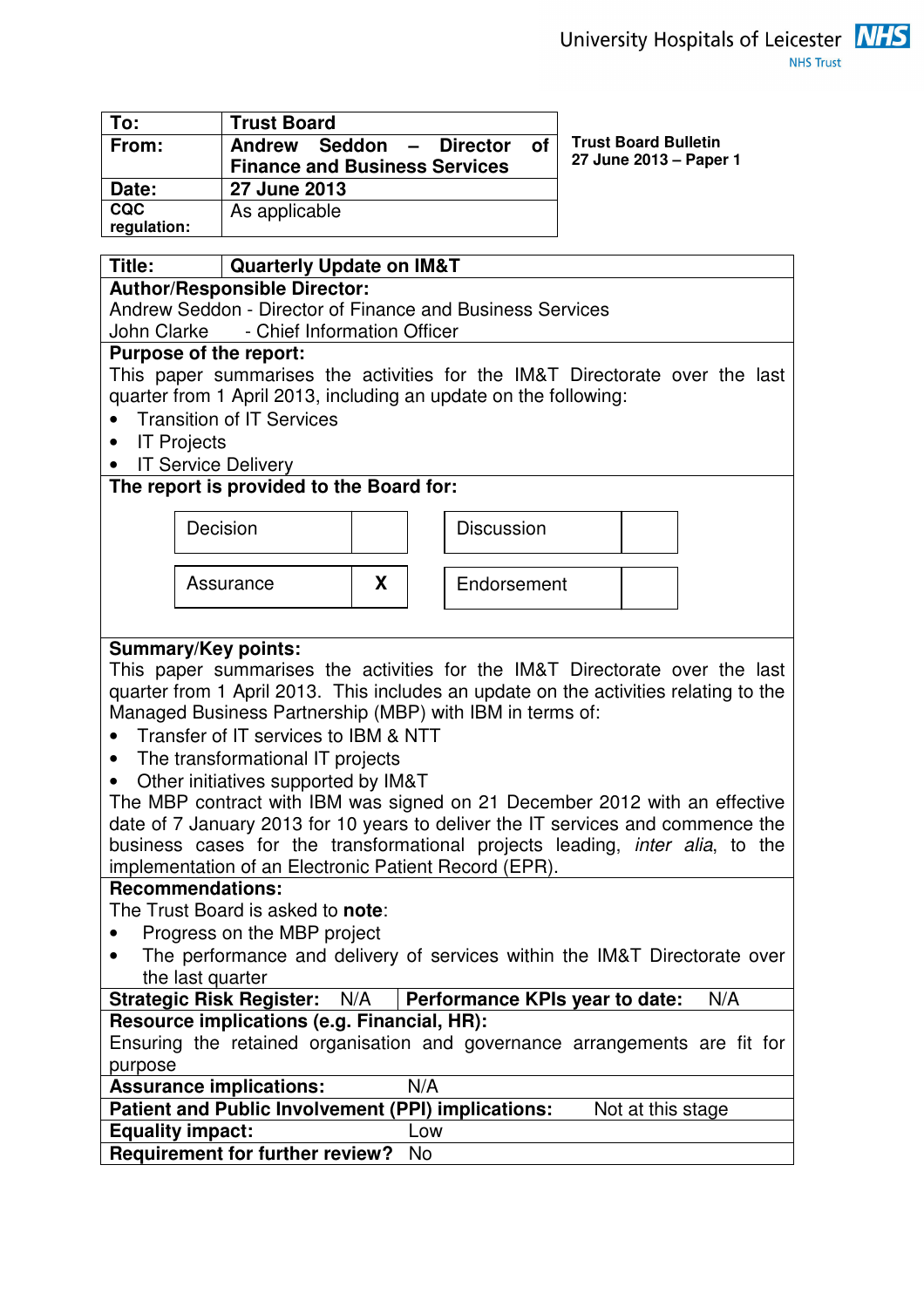# **UNIVERSITY HOSPITALS OF LEICESTER NHS TRUST**

## **REPORT TO: TRUST BOARD**

**DATE: 27 JUNE 2013** 

**REPORT FROM: ANDREW SEDDON - DIRECTOR OF FINANCE AND BUSINESS SERVICES JOHN CLARKE - CHIEF INFORMATION OFFICER** 

## **SUBJECT: QUARTERLY UPDATE ON IM&T**

#### **1.0 Introduction**

- 1.1. This paper summarises the activities for the IM&T Directorate over the last quarter from 1 April 2013. This includes an update on the activities relating to the Managed Business Partnership (MBP) with IBM in terms of:
	- Transfer of IT services to IBM & NTT
	- The transformational IT projects
	- Other initiatives supported by IM&T
- 1.2 The MBP contract with IBM was signed on 21 December 2012 with an effective date of 7 January 2013 for 10 years to deliver the IT services and commence the business cases for the transformational projects leading, inter alia, to the implementation of an Electronic Patient Record (EPR).

### **2.0 Transfer of IT Services to IBM & NTT**

2.1 The retained structure supporting the MBP was established from 1 April 2013. The Commercial Manager and the Clinical Medical Information Officer are brand new posts. Of the nine roles in the IT Client Management Team, six have been filled by retained staff from the original structure, one has been appointed to (CMIO), one has been recruited into (Departmental Administration Secretary) and one has yet to be recruited (Commercial Manager).

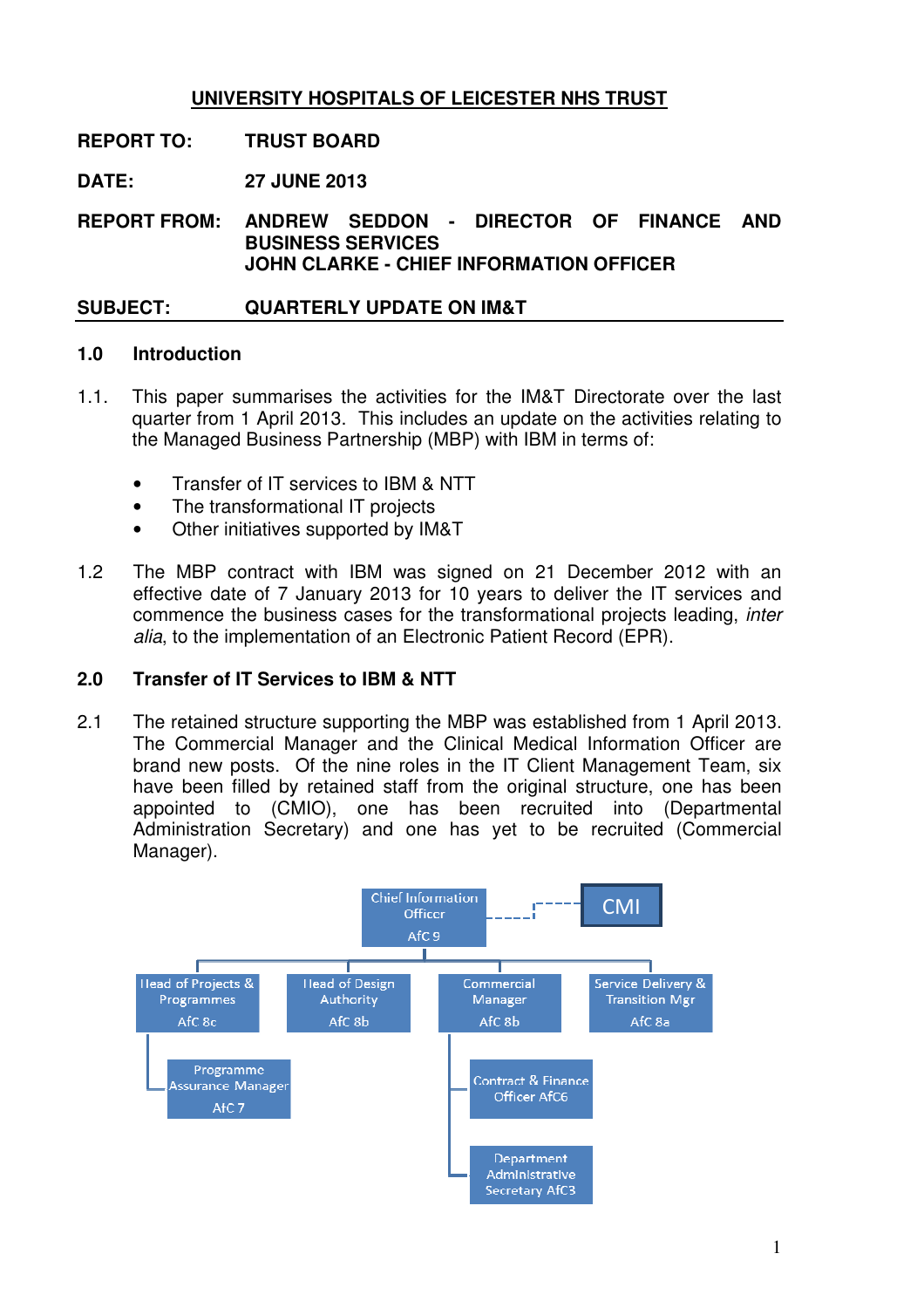2.2 In preparation for the transfer of services, a Gateway Review will be held at each transition point between infused management, transition and the transfer to operation under IBM or their sub-contractor NTT DATA. The table below lists when the services are being transferred and to which organisation:

| <b>Date</b>                | <b>Service Tower</b>                                                                    | <b>TUPE Organisation</b> |
|----------------------------|-----------------------------------------------------------------------------------------|--------------------------|
| Wave 1<br>August 2013      | <b>Ancillary Services</b><br>Data Centre<br>Service Desk<br>Service Delivery Management | <b>NTT DATA</b>          |
|                            | Application Management wave 1<br><b>IT Security</b>                                     | <b>IBM</b>               |
| Wave 2<br>October 2013     | <b>Desktop Services</b><br><b>Network Services</b><br>Telephony                         | <b>NTT DATA</b>          |
| Wave 3<br>December 2013    | Application Management wave 2<br>Projects and Programmes                                | <b>IBM</b>               |
| Wave 4<br><b>July 2014</b> | <b>Application Development</b><br><b>Business Intelligence</b><br>Data Integration      | <b>IBM</b>               |

- 2.3 There are three phases for transition to IBM and NTT DATA, from infused to transition to the transfer of employees under TUPE regulations. For each phase, a Gateway Review will take place to ensure the services transfer having met agreed quality criteria.
- 2.4 The following service towers have successfully completed their Gateway Reviews with the exception of Application Management 2. This tower includes System Managers for the Departmental IT solutions and due to the complexity and diverse nature of these services, the review has taken longer than anticipated. This service transfers on 1 December 2013 so IBM is still expecting to meet this timescale.

| <b>Major Milestones</b>                                         |                            |                                             |                        |                                 |
|-----------------------------------------------------------------|----------------------------|---------------------------------------------|------------------------|---------------------------------|
| <b>Description</b>                                              | <b>Planned</b><br>Date Due | If due date is revised, give<br>reasons why | <b>Revised</b><br>Date | <b>Completed</b><br><b>Date</b> |
| <b>Transition Gateway - wave 1</b>                              | 28/02/13                   |                                             |                        | 28/02/13                        |
| Service Desk                                                    |                            |                                             |                        |                                 |
| <b>Ancillary Services</b><br><b>Transition Gateway - wave 1</b> | 31/03/13                   | Moved from infused to transition            |                        | 18/04/13                        |
| Service Delivery Management                                     |                            | on 01/04/13 but with 4                      |                        |                                 |
| Application Management (1)                                      |                            | certificates incomplete and 2               |                        |                                 |
| Data Centre                                                     |                            | waiting for formal sign off due             |                        |                                 |
| <b>IT Security</b>                                              |                            | 18/04/13                                    |                        |                                 |
| <b>Transition Gateway - wave 2</b>                              | 31/05/13                   |                                             |                        | 02/06/13                        |
| Network Services                                                |                            |                                             |                        |                                 |
| <b>Desktop Services</b>                                         |                            |                                             |                        |                                 |
| Telephony                                                       |                            |                                             |                        |                                 |
| <b>Transition Gateway - wave 3</b>                              | 31/05/13                   | Interviews with staff delayed two           | 21/06/13               |                                 |
| Application Management (2)                                      |                            | weeks. Will not complete till               |                        |                                 |
|                                                                 |                            | 07/06/13.                                   |                        |                                 |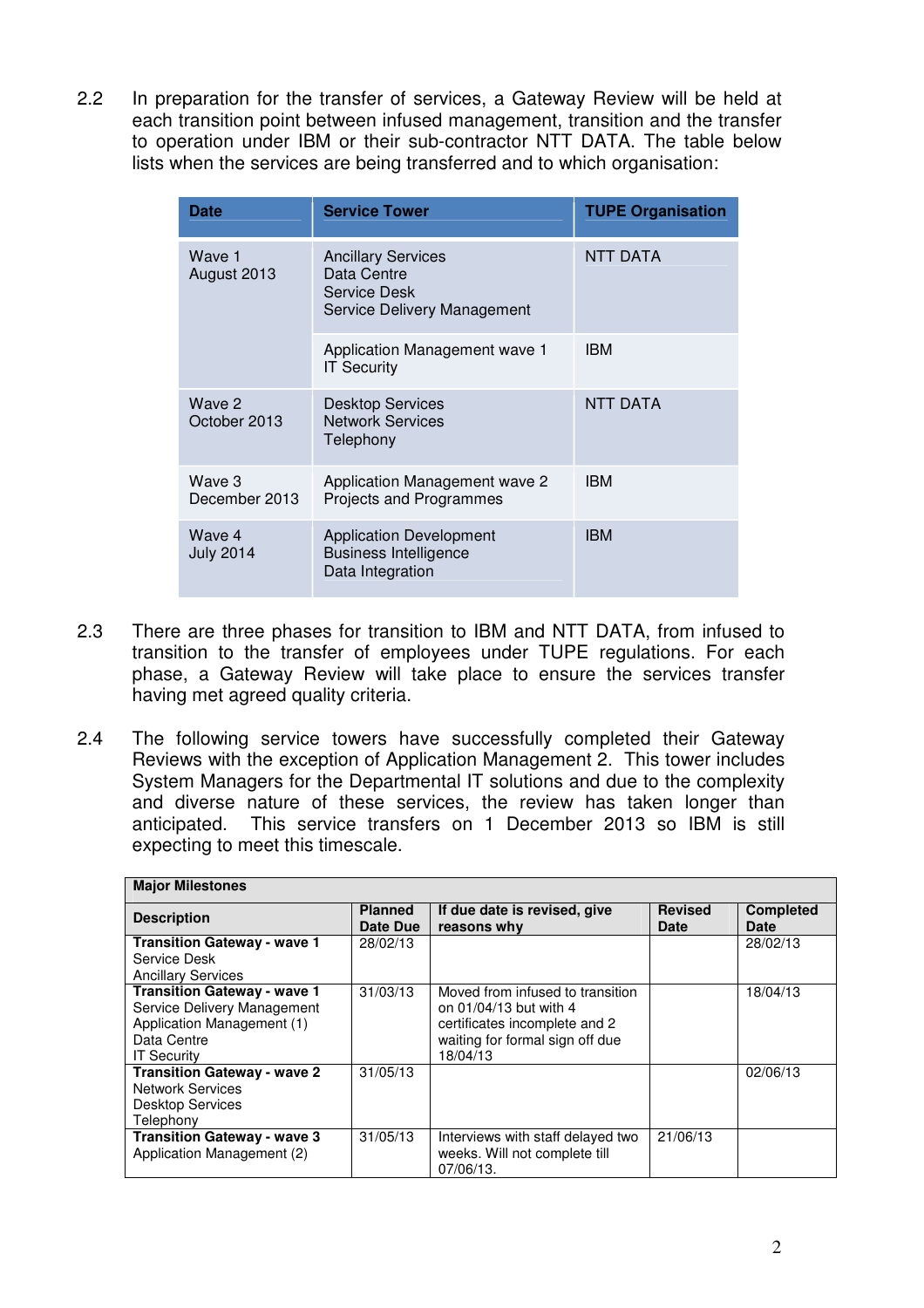- 2.5 Collective consultation with Staff Side, UHL HR, IM&T management and HR representatives at IBM and NTT DATA commenced on 22 April 2013 to agree the transfer arrangements for employees. The Statement of Measures letter outlining the agreement was completed on 10 June 2013.
- 2.6 A briefing for all IM&T employees affected by these changes was undertaken on 18 June 2013 led by IM&T management, UHL HR and Staff Side. Individual letters and transfer arrangement documents were also given to all employees with the offer of 1:1 consultations for the employees affected in the Wave 1 phase due to transfer on 1 August 2013.

#### **3.0 Transformational IT Projects**

- 3.1 The following outline business cases have been developed and approved by the Joint Governance Board:
	- Electronic Patient Record (EPR)
	- Electronic Document Records Management (EDRM)
	- Managed Print
- 3.2 The next stage is to prepare the project orders to proceed to package selection. The project order for EDRM was approved at the Joint Governance Board and work has now commenced on defining the requirements and agreeing the procurement process jointly between UHL and IBM.
- 3.3 The project order for the EPR package selection has been prepared for Trust Board approval. Work is continuing with stakeholder engagement and establishing the Clinical Advisory Groups.
- 3.4 The project order for Managed Print has been extended to include the Ricoh contract and will be presented at the Trust Board meeting in July 2013 for approval. In the meantime, work has commenced on the print policy.
- 3.5 The business case for Clinical Portal has been deferred and linked to the procurement of the EPR. It will be reviewed when supplier selection of the EPR is taking place and there is a better understanding of the portal offerings under EPR.
- 3.6 The communications plan has been approved and Trust wide briefings have commenced on the transition of services and the transformational projects. In addition, recruitment to the Clinical Advisory Groups has commenced with significant interest from clinicians being received.

## **4.0 IT Projects**

- 4.1 The following IT projects were delivered in the last quarter:
	- Nerve centre implementation at LGH
	- Cohort implementation for Occupational Health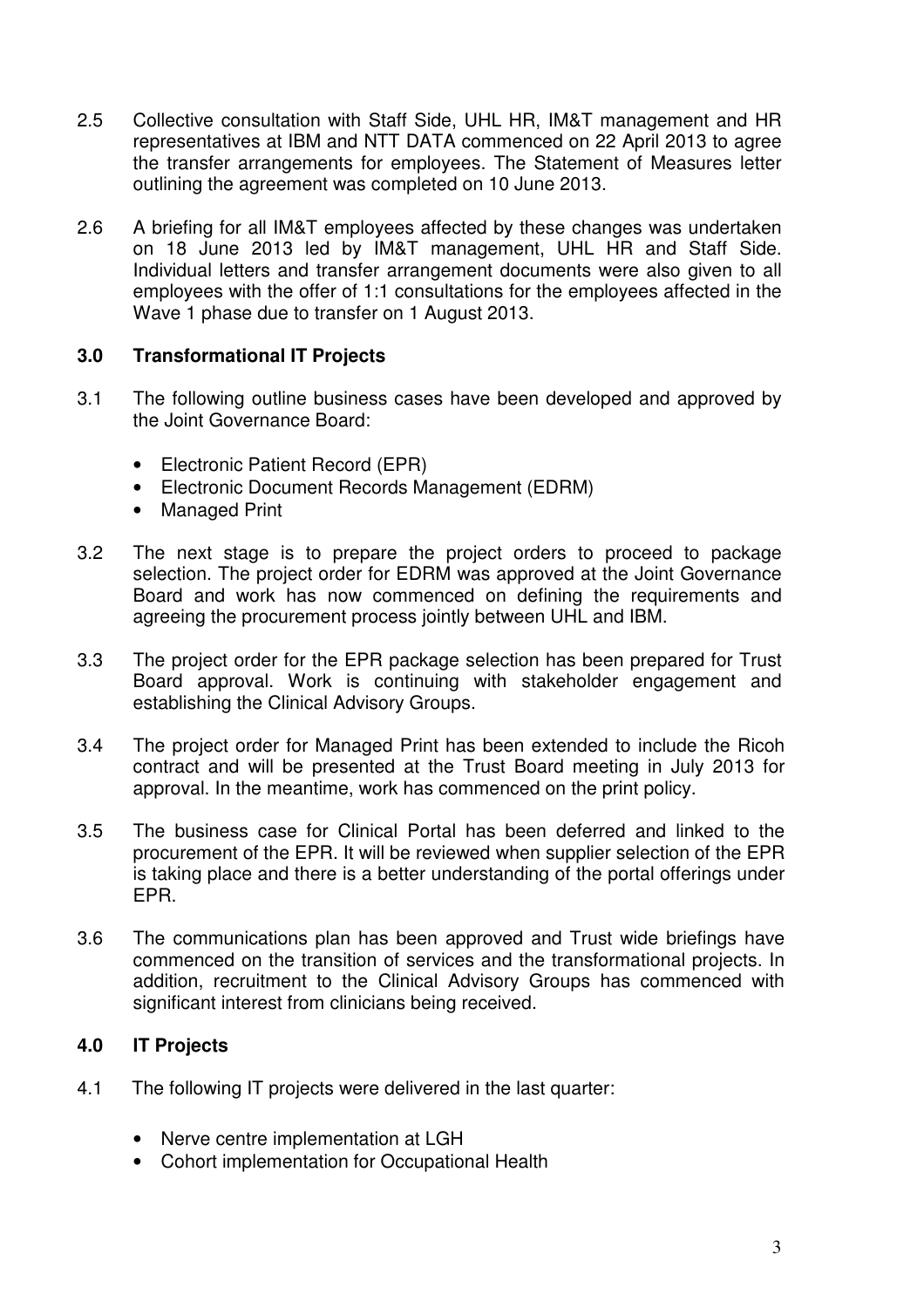### **5.0 Customer Services and Operations**

- 5.1 The number of calls received by the Service Desk over the last quarter was 11,805. Off these calls, 13.9% have been logged through the self-service portal and 25.4% by e-mail.
- 5.2 The majority of calls across the 5 priority levels are meeting the SLA target times.

|                 | Apr-13 | May-13 | <b>Jun-13</b> |
|-----------------|--------|--------|---------------|
| <b>Resolved</b> | 4561   | 4389   | 2691          |
| Logged          | 4633   | 4360   | 2812          |

Summary of Incidents Resolved within SLA



#### **6.0 Recommendation**

- 6.1 The Trust Board is asked to **note**:
	- Progress on the MBP project
	- The performance and delivery of services within the IM&T Directorate over the last quarter

**Andrew Seddon Director of Finance and Business Services** 

**John Clarke Chief Information Officer** 

**20 June 2013**